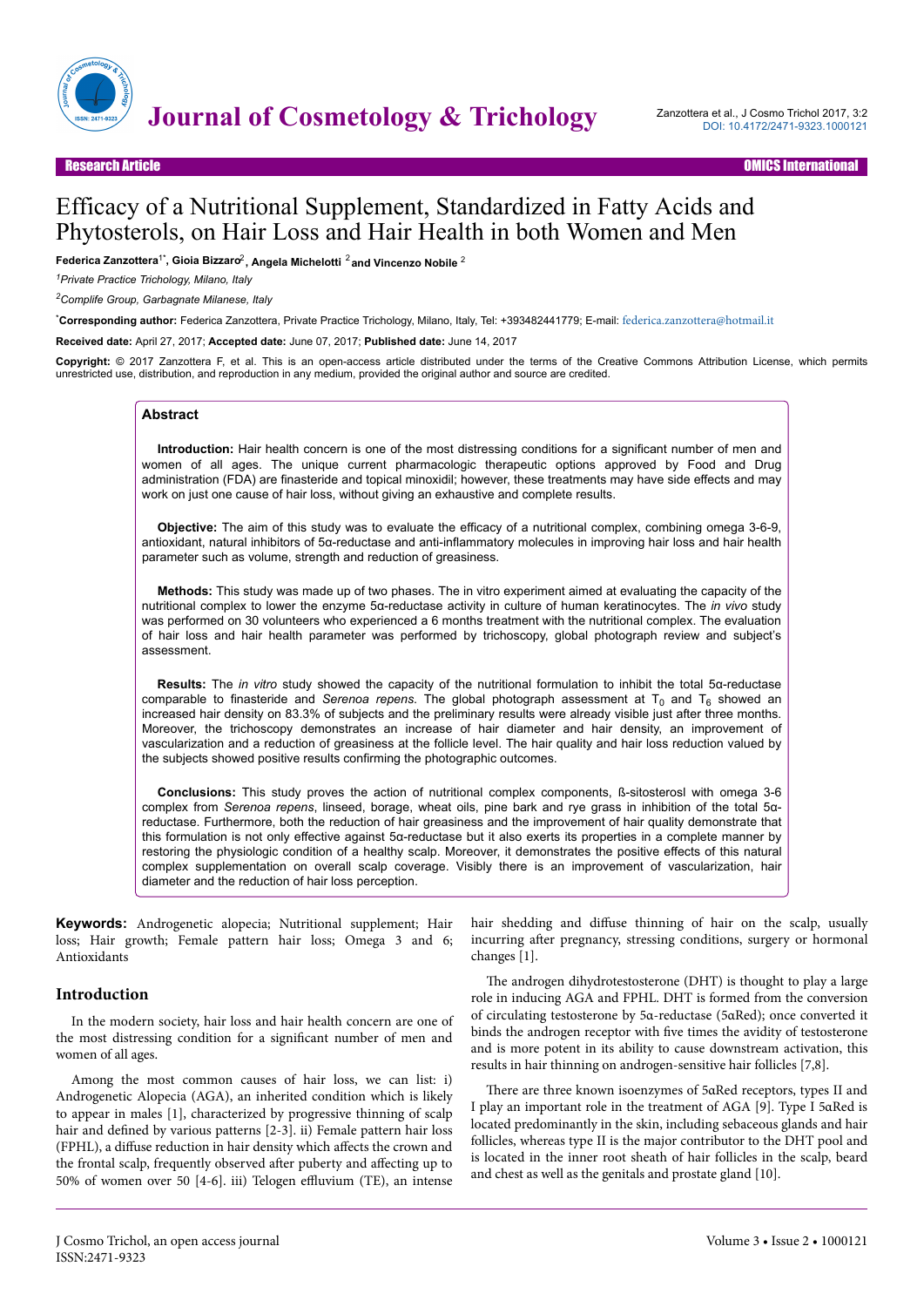The unique current pharmacologic therapeutic options approved by Food and Drug Administration (FDA) aimed to treat AGA, FPHL and TE are finasteride and minoxidil [11].

Finasteride is a synthetic azo-steroid that is a potent and highly selective antagonist of 5αRed type II. It is not an anti-androgen but it binds irreversibly to the enzyme and inhibits the conversion of testosterone to dihydrotestosterone. Finasteride was initially FDA approved for use in benign prostate hyperplasia (BPH), but seeing the hair growth as a side effect, it was adopted to treat AGA in 1997. The underlying principle for its use in AGA is the reduction of DHT production in order to limit its action on scalp hair follicles [12-14].

Minoxidil is a chemical compound (C9H15N5O) that has been used to treat hypertension since the 1960s [15]. Hypertrichosis as a consequence of minoxidil treatment was observed shortly thereafter and has been said to occur in 100% of the users [15,16]. Нese observations led to the development of topical minoxidil as a treatment for hair loss [17] and it was approved by the FDA for the treatment of male androgenetic alopecia in 1984. Minoxidil is a vasodilator that increases the cutaneous blood flow to the scalp [18] and also a potassium channel opener, which cause hyperpolarization of cell membranes, allowing more oxygen, blood and nutrients to reach the follicle [19]. Minoxidil contains an N-oxide group able to release NO, and besides being a vasodilator [20-23], it acts as a nitric oxide agonist. However, it has no therapeutic action on the hormonal and genetic causes of hair loss.

Although finasteride and minoxidil are excellent treatments, they may have side effects. Finasteride can cause fertility and libido reduction in men while hirsutism in women, furthermore, the females of childbearing age are forbidden to use finasteride due to its potential negative effects on fetus [24]. Minoxidil can cause skin redness and tachycardia [20]. Besides, these pharmacological products work only on one cause of hair loss, DHT reduction finasteride and microcirculation at follicle level minoxidil, without giving an exhaustive and complete result.

In the last ten years, it has been discovered that hair loss is not only due to hereditary factors, but also to inflammation, oxidation, hormones and vascular factors, which are involved and play a major role in the etiology of hair loss pathologies [21-24].

There are no doubts that nutrition influences hair loss and hair conditions [25,26]. Nowadays, the approach is developing natural/ herbal formulation, in order to take care of these conditions by avoiding harmful side effect.

The aim of this open labels non-comparative study was to evaluate the efficacy of the nutritional complex, combining omega 3-6-9, antioxidant, natural inhibitors of 5αRed and anti-inflammator\ molecules, in improving hair loss and hair health parameters such as volume, strength and reduction of greasiness.

# **Material and Methods**

# **Dosage of enzyme 5αRed activity in culture of human keratinocytes (ATCC-PCS-200-010)**

The experimental protocol has provided the dosage of enzyme activity marker, the dihydrotestosterone (DHT) in:

Untreated cell culture (negative control, CTR-);

Cell cultures treated with finasteride (Finasteride  $\geq$  98% powder from Sigma Aldrich (F12939)) 1 µg/ml, corresponding to 5 mg/day human which is the highest dose used in AGA and FPHL pharmacological treatment [27].

Cell cultures treated with Serenoa repens (Saw Palmetto, Serenoa *repens*, fruit fat-soluble extract (oil),  $\geq$  85.0% total fatty acids from NvH, Italy) 40 µg/ml, corresponding to 200 mg/day human dose, which is the most common dosage, used for hair reinforce food supplements [28].

Serenoa repens is a plant of the Arecaceae's family, also known as Saw palmetto, used in therapy for AGA. It acts as a competitive, nonselective inhibitor of 5αRed types I and II [28].

Cell cultures treated with nutritional complex (Table 1) 30 µg/ml, 60 µg/ml and 100 µg/ml corresponding to 150 mg/day, 300 mg/day and 500 mg/day human dose. Нis dose was established considering a medium human blood volume of 5L and assuming a total absorption of the product.

| <b>Components</b>                                    | <b>Botanical name</b>  | <b>Plant Part</b> | Composition % |
|------------------------------------------------------|------------------------|-------------------|---------------|
| <b>Borage OIL</b>                                    | Borago officinalis     | Seed              | >25<50        |
| <b>Linseed OIL</b>                                   | Linum<br>usitatissimum | Seed              | >25<50        |
| <b>Wheat GERM OIL</b>                                | Triticum vulgare       | Germ              | >25< 50       |
| Saw palmetto OIL                                     | Serenoa repens         | Fruit             | >10<25        |
| from  <br><b>Phytosterols</b><br><b>Pine EXTRACT</b> | Pinus sylvestris       | <b>Bark</b>       | >0.5<5        |
| <b>Rye EXTRACT</b>                                   | Secale cereale         | Flower            | >0.5<5        |

Table 1: Nutritional complex components (NaturSYN Beaulixir $^{TM}$ kindly provided by Amitalia S.r.l, Solaro, MI, Italy).

The cells were seeded in 96-well plates at  $1 \times 10^4$  cells/well and maintained at standard culture condition (37 °C in 5%  $CO<sub>2</sub>$ ).

At the end of the treatment periods respectively of 24 and 48 h, culture media were collected and stored at -80 °C until ELISA determinations were performed.

Culture media of controls and cells treated with tested product were used for the dosage of dihydrotestosterone according to ELISA method.

Commercial kits were used for the determination. ELISA uses the competitive bound between an antigen (in this case the DHT) and its primary antibody. Нe immune complex (antigen-antibody) was bond by a secondary antibody conjugated to a peroxidase. Нe addition of the enzyme substrate gives a colorimetric reaction with intensity proportional to the immune complex, providing the DHT quantity.

The quantitative determination uses a calibration curve made-up of standard known and growing concentrations of standard DHT.

# **Statistical analysis**

An intention to treat statistical analysis was performed using NCSS 8 (version 8.0.4 for Windows; NCCS, LLC., Kaysville, UT, USA). Data were checked for normality using either the Shapiro-Wilk W, Kolmogorov-Smirnov, and D'Agostino omnibus normality tests. If the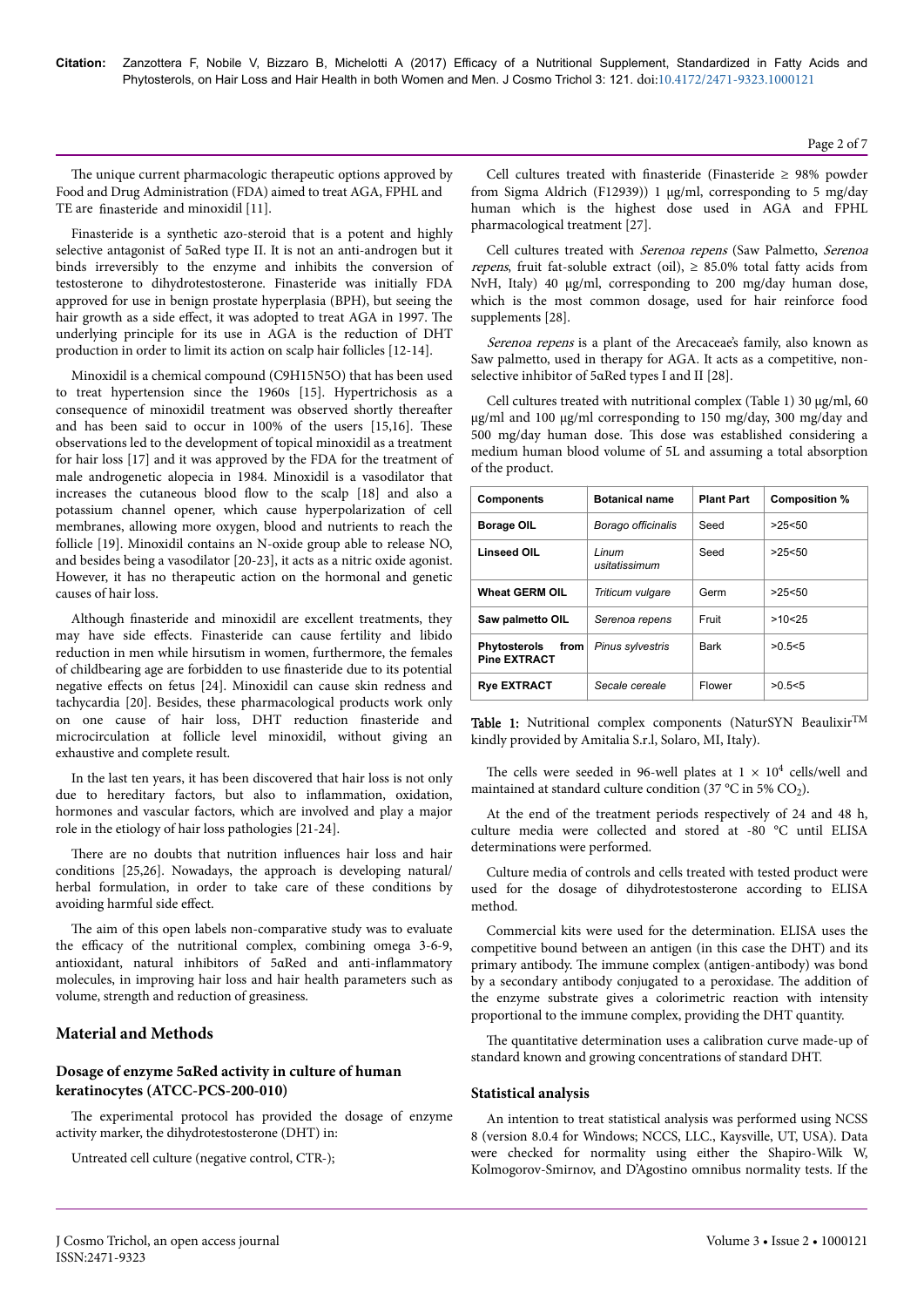**Citation:** Zanzottera F, Nobile V, Bizzaro B, Michelotti A (2017) Efficacy of a Nutritional Supplement, Standardized in Fatty Acids and Phytosterols, on Hair Loss and Hair Health in both Women and Men. J Cosmo Trichol 3: 121. doi:10.4172/2471-9323.1000121

Page 3 of 7

data were normal, the repeated measure analysis of variance (RM-ANOVA) followed by Tukey-Kramer multiple comparison test was performed both intra- and inter- group comparisons. If data were not normal, the Wilcoxon signed-rank test was performed for intra-group comparisons, whereas the Mann-Whitney U test was performed for inter-group comparisons. Values are expressed as arithmetic mean ± standard deviation (SD). P value 0.05 was considered significant.

## **Trial design and participants**

All the study procedures were carried out according to World Medical Association's (WMA) Helsinki Declaration and its amendments (Ethical Principles for Medical Research Involving Human Subjects, adopted by the 18th WMA General Assembly Helsinki, Finland, June 1964 and amendments).

In order to take part to the study each participant was fully informed on study risks and benefits, aims and procedures both.

Informed consent form and consent release form for the publication of photographs were signed by the subjects prior the attendance to the study.

This 6-months non-comparative, open label pilot study was conducted from January 2016 to October 2016 in Italy. Нe aim was to evaluate the efficacy of a nutritional supplement on hair loss and hair conditions.

Thirty patients composed of 15 males and 15 females, fulfilling the inclusion and exclusion criteria and showing at least one of the hair loss leading conditions laid down in (Table 2), were enrolled in the study. Each patient's medical history and treatment details were recorded; moreover, the clinical examination of both hair and scalp was carried out to evaluate pattern and grade of hair loss.

| Inclusion and exclusion criteria                                                                                                                                                                            |
|-------------------------------------------------------------------------------------------------------------------------------------------------------------------------------------------------------------|
| <b>Inclusion Criteria</b>                                                                                                                                                                                   |
| Healthy male and female                                                                                                                                                                                     |
| Age between 18 and 65 years old                                                                                                                                                                             |
| Type: Caucasian race                                                                                                                                                                                        |
| Promise not to use any topical or systemic products designed for hair loss treatment and hair quality improvement during the study period                                                                   |
| Promise not change the daily routine and hairstyling habits for the entire duration of the study                                                                                                            |
| <b>Exclusion Criteria</b>                                                                                                                                                                                   |
| Subjects who do not fit the inclusion criteria                                                                                                                                                              |
| Subjects suffering of Alopecia Areata                                                                                                                                                                       |
| Pregnant or breastfeeding women<br>Menopausal women under hormonal therapy;<br>Men and women with liver and / or kidney dysfunction<br>Men who intended to have children during the six months of treatment |
| Hair loss leading conditions                                                                                                                                                                                |
| Subjects with androgenetic alopecia grade I to IV of Norwood Hamilton scale and female pattern hair loss grade I to III of Ludwig Scale                                                                     |
| Subjects with telogen effluvium                                                                                                                                                                             |
| Subject with unbalanced diet*                                                                                                                                                                               |
| Subjects with frizzy, brittle and dull hair                                                                                                                                                                 |

Table 2: Description of the inclusion and exclusion criteria for the volunteers' recruitment. Description of hair loss leading conditions ((\*The daily diet was evaluated by the analysis of a "Daily diet agenda" in which the volunteer had to indicate all the meals and drinks they had during one week before the first visit. The agenda was analysed by a nutritionist. Unbalance diet: proteins<0.7 g/kg; carbohydrates>65% En; PUFA<5-10% En, PUFA n-6<4-8% En, PUFA n-3<0.5-2.0%; less than 3 portions of 50g each of vegetables a day [29]) En %=percentage of energy of the daily diet; PUFA=Polyunsaturated fatty acids; PUFA n-6=Polyunsaturated fatty acids omega-6; PUFA n-3=Polyunsaturated fatty acids omega-3).

#### **Treatment**

The enrolled patients were allocated to the treatment with an active nutritional ingredient standardized in fatty acid (≥ 90%) and phytosterols ( $\geq$  5%) from *Serenoa repens*, *Borrago officinalis*, *Linum* usitatissimum, Tritticum vulagare, Pynus sylvestris and Secale cereale (NaturSYN BeaulixirTM kindly provided by Amitalia S.r.l, Solaro, MI, Italy) (Table 1).

This product was formulated in gelatin soft-gels containing 300 mg each.

All patients were requested to take two soft-gels of nutritional supplement every early morning for 6 months. The daily intake was monitored by a six-month calendar that was given to the volunteers at  $T_0$  and collected at the end of six months.

## **Assessments**

Standardized global photographs of the front/temporal and vertex region were taken, by a digital camera, at the beginning of the study  $(T_0)$ , three months later  $(T_3)$  and at the end of the study  $(T_6)$ . The pictures of each subject were evaluated by an expert, who assessed the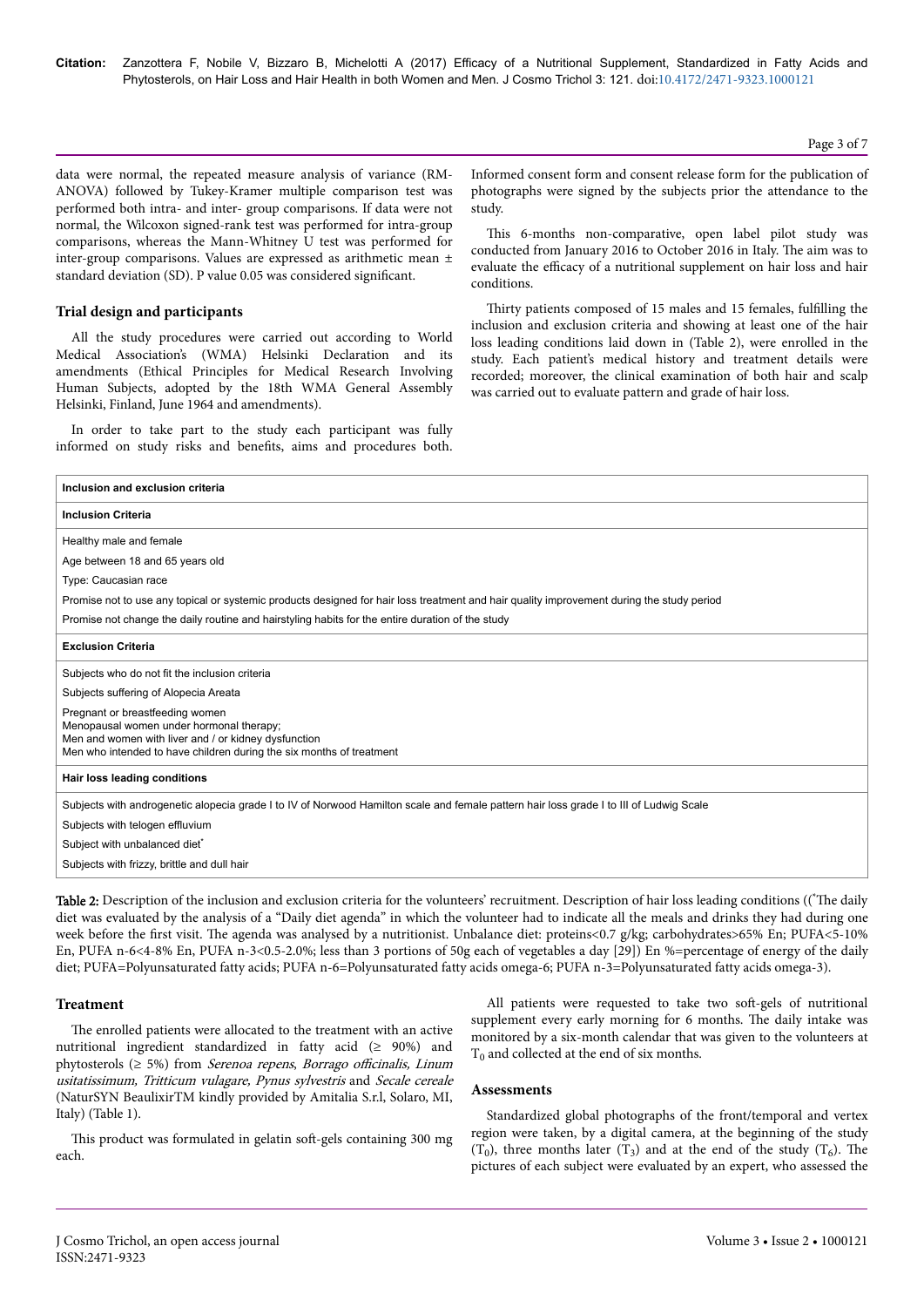**Citation:** Zanzottera F, Nobile V, Bizzaro B, Michelotti A (2017) Efficacy of a Nutritional Supplement, Standardized in Fatty Acids and Phytosterols, on Hair Loss and Hair Health in both Women and Men. J Cosmo Trichol 3: 121. doi:10.4172/2471-9323.1000121

hair density through a 7-point scale following a confirmed procedure [30]:

- $+3 \rightarrow$  greatly increased
- +2 → moderately increased
- +1 → slightly increased
- → no change
- -1 → slightly decreased
- -2 → moderately decreased
- $-3 \rightarrow$  greatly decreased

Trichoscopic images were also obtained by Dino-Lite digital microscope and four pictures at 50x magnification were reviewed for each case.

A self-assessment questionnaire focusing on hair loss, hair density, greasiness and hair shaft conditions (strength, softness, brightness and volume) was given to all subjects at  $T_1$ ,  $T_3$  and  $T_6$ .

Further questions on the overall satisfaction of the treatment and skin and nails health were asked to all patients.

## **Results**

# **In vitro**

Dosage of enzyme 5-alpha-reductase activity in culture of human keratinocytes (ATCC-PCS-200-010): Нe results are expressed as DHT released in the media during experimental period (mean value ± dev.st.) and as mean percentage variation compared to the CTR (Figure 1).



Figure 1: Dosage of DHT in cell culture at different experimental times (The results are expressed as mean value  $\pm$  dev. st. (expressed in pg/ml). \* Indicates a statistically significant change compared to CTR-, P<0.05; \*\* Indicates a statistically significant change compared to CTR-, P<0.01; \*\*\* Indicates a statistically significant change compared to CTR-, P<0.001).

After 24 h treatment, dosage of DHT in cell culture is reduced 13.9% by finasteride, 10.9% by nutritional complex at 100 µg/ml, 9.3% by the nutritional complex at 60 µg/ml, 6.1% by the nutritional complex at 30 µg/ml and 9.6% by Serenoa repens comparing to negative control.

Moreover, after 48 h treatment DHT is reduced 31.7% by finasteride, 24.7% by the nutritional complex at 100 µg/ml, 20.4% by the nutritional complex at 60  $\mu$ g/ml, 11.3% by the nutritional complex at 30 µg/ml and 29.2% by the Serenoa repens, compared again with negative control.

The inhibitory activity of the nutritional complex towards the synthesis of dihydrotestosterone is time dependent, as longer is the incubation higher is the 5αRed inhibition. Moreover, the results obtained with the three different dosages of the nutritional supplement suggest that higher is the dosage stronger is the 5αRed inhibition, but further analysis needs to be done to confirm the data and to evaluate if a plateau level is going to be reached.

Нe product shows an inhibition of the total 5αRed comparable to both finasteride and Serenoa repens, especially at 24 h.

## **Human trial**

baseline were defined age, hair condition, hair loss type, hairstyle, daily diet and potentials allergies for every patients, (Table 3). Demography: A total of 30 patients were enrolled in the study. At

| Subjects,<br>$N = 30$ | (vears,<br>Age<br>mean $\pm$ SD) | Androgenetic<br>alopecia/female<br>hair<br>pattern<br>loss (N) | Severe<br>telogen<br>effluvium (N) | and<br><b>Stress</b><br>food deficiency<br>hair loss (N) |
|-----------------------|----------------------------------|----------------------------------------------------------------|------------------------------------|----------------------------------------------------------|
| Male,<br>$N=15$       | $35.9 \pm 10.8$                  | 9                                                              | 3                                  | 3                                                        |
| Female,<br>$N=15$     | $36.9 \pm 10.9$                  | 3                                                              | 10                                 | 2                                                        |

Table 3: Demography of volunteers.

The female group was composed of: 2 post-breastfeeding women, 4 ladies in post-menopause and 9 girls of child breading age; 3 of them suffers of FPHL, 10 of telogen effluvium and 2 of stress or nutritional deficiencies hair loss. Нe male group was made up of: 6 men aged in between 20 and 30 years old, 5 in between 30 and 40 years old and 4 over 40; 9 of them suffers of AGA, 3 of severe telogen effluvium and 3 of stress or nutritional deficiencies hair loss.

All the 30 patients finished the study. Нe compliance was calculated form the daily calendar collected that the end of the study: 85% took all the requested capsules, 8% forgot the capsules for 1 to 2 days, 5% forgot them for 2 to 5 and 2% forgot to take the nutritional supplement for more than 5 days in the whole six months.

Trichoscopy: The analysis conducted through digital microscope show an improvement of hair density and new hair growth after 6 months treatment (Figure 2 above and below). Furthermore, an improvement of vascularization and reduction of greasiness at the follicle level have been evaluated (Figure 2 below and middle). Нese partial and macroscopic results need to be reconfirmed in a future study by software measurements of hair density and shaft.

In addiction has been noted that, women who experienced the reduction of greasiness, 93% of the volunteers, went through a reduced hair-washing tendency per week passing form four to three times a week, 56%, and from three to two times a week, 44%. Нis condition was not evaluated by the men as all the enrolled wash their hair daily.

## Page 4 of 7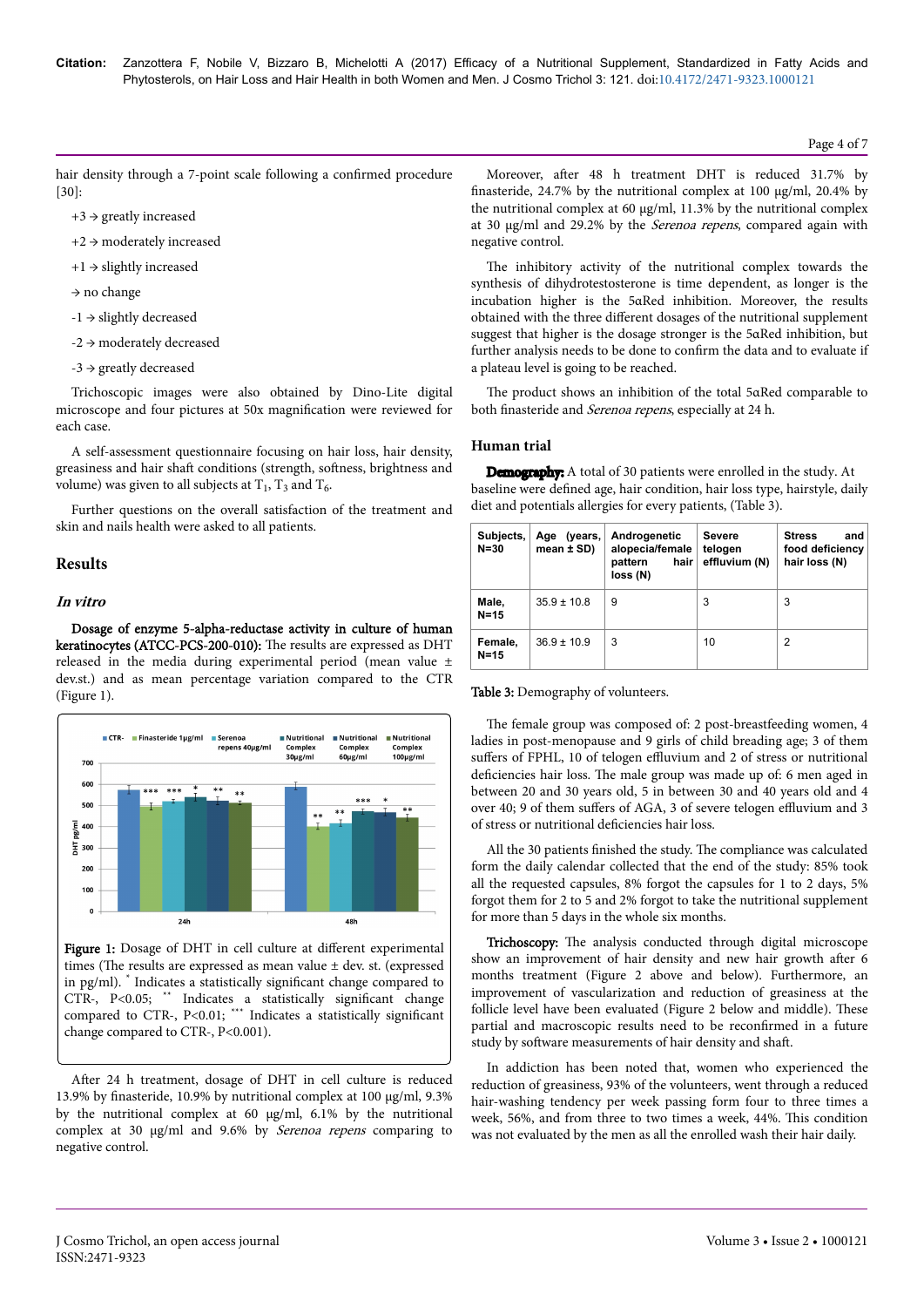| 3 greatly increased                                                                                                        | 26.7 | 33.3 | 30.0 |
|----------------------------------------------------------------------------------------------------------------------------|------|------|------|
| Table 4: Change in hair density T6/T0 evaluated by<br>photography, expressed in % respect to the total component<br>group. |      |      |      |

Subject's assessment: Hair quality and hair loss reduction valued by the subjects show positive results confirming the photographic outcomes.

Some positive effects are already felt after one and three months of supplementation, but is at  $T_6$  that the volunteers experienced the best results.

After 6 month treatment 93.3% of the subjects see a general reduction in hair loss and 79.0% of them define it as significantly high; 83.3% notice a thicker and bulky hair; 90.0% feel the hair stronger with a better combing effect; finally, 88.5% experience a reduction of greasiness. Only few of them see an improvement in hair softness and brightness (Table 5).

|                                | $\mathsf{T}_1$  | $T_3$ | T۴   |
|--------------------------------|-----------------|-------|------|
| Overall hair loss is decreased | 80              | 83.3  | 93.3 |
| Hair volume is improved        | 767             | 733   | 83.3 |
| Hair density is improved       | 732             | 77 Q  | 84 1 |
| Hair softness is improved      | 15.3            | 18.2  | 17.8 |
| Hair strength is improved      | 733             | 70 Q  | 90.0 |
| Hair brightness is improved    | 10 <sub>1</sub> | 10.5  | 116  |
| Hair greasiness is reduced     | 78.6            | 83.3  | 88.5 |

Table 5: Self-assessment questionnaire (% of subject in agreement (totally agree, agree and slightly agree) with the statement).

As secondary outcomes, 89.3% of subjects highlight an improvement of nails strength and 72.4% notice a reduction of skin greasiness and redness (data not shown).

At the end of the study, 93.0% of subjects are satisfied with the results. Нe product is well tolerated, with a good mouth feel and without any adverse event reported.

## **Discussion**

As demonstrated in the last decade of studies and by the hospital practices, hair loss/ hair disorders have multifactorial etiology. It is commonly accepted that 5αRed activity is not the only pivotal point in hair pathology; indeed, follicular micro inflammation, oxidation and microcirculation at the hair bulb are the leading causes of these conditions [31-33]. Furthermore, the lack of immunity defense or nutritional deficiencies can increase the seriousness or enhance the disorders [34].

For these reasons, a nutritional supplement working on just one aspect of this complex pathology is not enough. A formulation carrying omega 3-6, antioxidant, phytosterols and vitamins can approach the multifactorial nature of this problem, instead.

Phytosterols, in particular ß-sitosterol, have demonstrated their capacity to inhibit 5αRed type I and II, which is responsible of



Figure 2: Trichoscopy of subjects 25 (above), 20 (middle) and 14 (below) at Time zero (left) and after 6 month of treatment (right).

Global photograph review: Photographs review and analysis show an interesting improvement of hair density already at  $T_3$ ; however, the major variances can be appreciated at  $T_6$ . After 6 month treatment 83.3% of subjects experience an increased hair density (Table 4). Reference photographs are shown in Figure 3.



Figure 3: Global photographs of subjects 26 (above), 11(middle), 29 (below) at Time zero (left) and after 6 month of treatment (right).

| <b>Hair Density</b>     | Male<br>$N = 15$<br>(%) | Female<br>$N = 15$ (%) | $N = 30$<br>Tot<br>(%) |
|-------------------------|-------------------------|------------------------|------------------------|
| -3: greatly decreased   | 0                       | 0                      |                        |
| -2 moderately decreased | 0                       | 0                      |                        |
| -1 slightly decreased   | 6.7                     | 6.7                    | 6.7                    |
| 0 no change             | 13.3                    | 6.7                    | 10.0                   |
| 1 slightly increased    | 20 Q                    | 26.7                   | 23.3                   |
| 2 moderately increased  | 33.3                    | 26.7                   | 30.0                   |

Page 5 of 7

T6/T0 evaluated by global to the total component of the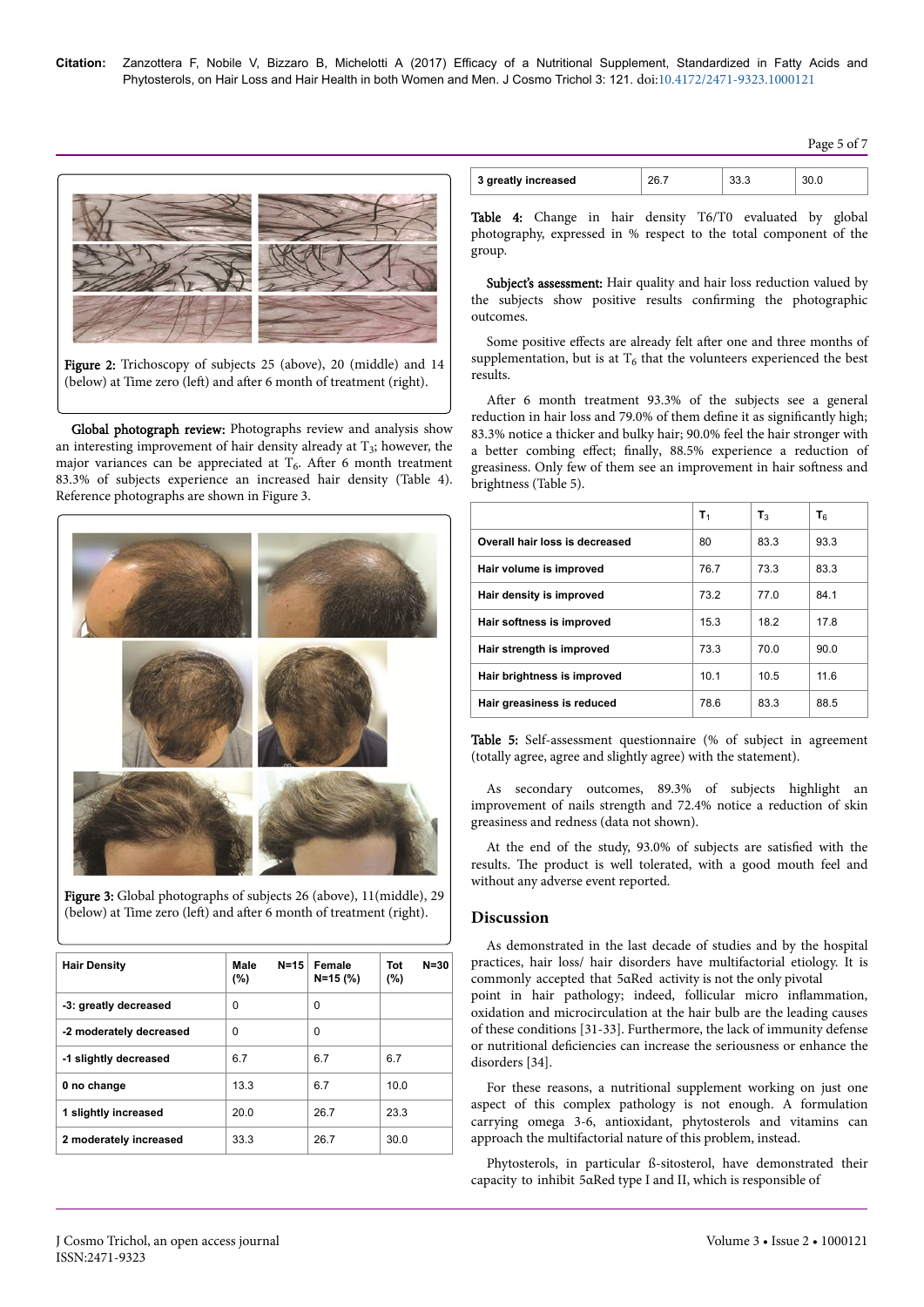the conversion of testosterone into dihydrotestosterone, worldwide recognized as one of the major players in hair miniaturization, leading to AGA or FPHL [35-37]. In this formulation, the phytosterols are mutually provided by saw palmetto, pine bark and rye grass extracts.

Not only phytosterols can inhibit the 5αRed activity, but also omega-3 polyunsaturated fatty acid (PUFAs) and omega-6 (linolenic acid (LA) and  $\gamma$ -linolenic acid (GLA)), which can be found in very high concentration in linen seeds, borage oil, Serenoa repens and wheat germ oil [38].

Omega-3 and omega-6 have been studying for their potential activity on hair loss and hair condition for more than 20 years [39]. They are reported to exert an anti-oxidant activity and to reduce inflammation by directly influencing the arachidonic cascade. Furthermore, through the incorporation into the cell membrane they give a big help to the cell growth, regeneration and tissue fluidit\ [40].

Give that oxidation is now seen as one of the most important players in hair ageing process [41] and consequent discomfort, a big effort has been done to select ingredients highly standardized in phytosterols such as specifics pine bark and rye extract. Moreover, rye extract was demonstrated to stimulate the immune system by inducing the anti-inflammatory reactions and treating another cause of hair disorders.

The preliminary part of the study, conducted in vitro, demonstrate that this formulation can exert an inhibition of the total 5αRed comparable to finasteride and Serenoa repens, especially at 48 h. The inhibitory activity of the nutritional complex towards the synthesis of dihydrotestosterone is time dependent, as longer is the incubation higher is the 5αRed inhibition. Нese results prove the inhibitory activity of a natural combination of phytosterols and omega 3-6 from Serenoa repens, linseed, borage, wheat oils, pine bark and rye grass on 5αRed.

The nutritional complex, where Serenoa repens is present in less than 100 mg/daily dose, eliminates regulatory issues in that countries where Serenoa repens is allowed only within 140 mg/day, in the meanwhile provides an active complex composed of antiinflammatory, anti-oxidant and immunomodulator molecules at once.

The human study shows the positive effects of this natural complex supplementation on overall scalp coverage by an improvement of vascularization, hair diameter, strength and volume and a reduction of hair loss perception. Нese outcomes are clearly visible from the trichoscopy and global photographs review comparing  $\rm T_{0}$  and  $\rm T_{6}$ .

Both the reduction of hair greasiness (revealed by the trichoscopy and self-assessment) and the improvement of hair quality (visible in the pictures and confirmed by the subject's assessment) demonstrate that this formulation is not only effective against 5αRed but it also exerts its properties in a complete manner by restoring the physiologic condition of the healthy scalp. Significant there is also the improvement of nails strength and the reduction of skin redness and greasiness. These results confirm how the systemic activity specifically targets hair, skin and cutaneous annexes.

This is only a preliminary study, which provides interesting inputs on the effectiveness of the formulation complex standardized in fatty acids and phytosterols against hair loss and hair disorders: the positive response encourages to deepen the studies and to carry on a further randomized and placebo controlled study.

# **References**

1. [Sprenger K, Brown M, Stulberg DL \(2003\) Common hair loss disorder.](http://www.aafp.org/afp/2003/0701/p93.html) [Am Fam Physician 68: 93-102.](http://www.aafp.org/afp/2003/0701/p93.html)

Page 6 of 7

- 2. [Buonocore D, Nobile V, Michelotti M, Marzatico F \(2013\) Clinical](https://dx.doi.org/10.1007%2Fs13555-013-0021-2) Efficacy [of a cosmetic treatment by Crescina® human follicle stem cell on](https://dx.doi.org/10.1007%2Fs13555-013-0021-2) [healthy males with androgenetic alopecia. Dermalot](https://dx.doi.org/10.1007%2Fs13555-013-0021-2) Ther 3: 53-62.
- 3. [Trueb RM \(2002\) Molecular mechanism of androgenetic alopecia. Exp](http://dx.doi.org/10.1016/S0531-5565(02)00093-1) [Gerontol 37: 981-990.](http://dx.doi.org/10.1016/S0531-5565(02)00093-1)
- 4. Teede HJ, Misso ML, Deeks AA, Moran LJ, Stuckey BG, et al. (2011) Assessment and management of polycystic ovary syndrome: summary of an evidence-based guideline. Med J Aust 195: S65-112.
- 5. [Scicchitano P, Dentamaro I, Carbonara R, Bulzis G, Dachille A, et al.](https://dx.doi.org/10.5812%2Fijem.4020) [\(2012\) Cardiovascular risk in women with PCOS. Int J Endocrinol Metab](https://dx.doi.org/10.5812%2Fijem.4020) [10: 611-618.](https://dx.doi.org/10.5812%2Fijem.4020)
- 6. [Caglar GS, Oztas E, Karadag D, Pabuccu R, Demirtas S \(2011\)](https://doi.org/10.1016/j.fertnstert.2010.06.092) Ischemiamodified [albumin and cardiovascular risk markers in polycystic ovary](https://doi.org/10.1016/j.fertnstert.2010.06.092) [syndrome with or without insulin resistance. Fertil Steril 95: 310-313.](https://doi.org/10.1016/j.fertnstert.2010.06.092)
- 7. Jones LN, Sinclair RD, Rivett DE (1997) Androgen metabolism and human hair growth. Chem Aust 64: 12-13.
- 8. Piraccini BM, Alessandrini A (2014) Androgenetic alopecia. Dermatol Venereol 149: 15-24.
- 9. [Harcha wG, Martinez JB, Tsai T, Katsuoka K, Kawashima M, et al. \(2014\)](https://doi.org/10.1016/j.jaad.2013.10.049) [A randomized, active and placebo-controlled study of the](https://doi.org/10.1016/j.jaad.2013.10.049) efficacy and safety of different [doses of dutasteride versus placebo and](https://doi.org/10.1016/j.jaad.2013.10.049) finasteride in [the treatment of male subjects with androgenetic alopecia. J Am Acad](https://doi.org/10.1016/j.jaad.2013.10.049) [Dermatol 70: 489-498.](https://doi.org/10.1016/j.jaad.2013.10.049)
- 10. Aggarwal S, Нareja [S, verma A, Bhardwaj TR, Kumar M \(2010\) An](https://doi.org/10.1016/j.steroids.2009.10.005) [overview on 5α-reductase inhibitiors. Steroids 75: 109-153.](https://doi.org/10.1016/j.steroids.2009.10.005)
- 11. [Rinaldi S, Bussa M, Mascaro A \(2016\) Update on treatment of](http://www.europeanreview.org/article/10128) [androgenetic alopecia. Eur Rev Med Pharmacol Sci 20: 54-58.](http://www.europeanreview.org/article/10128)
- 12. [Mella JM, Perret MC, Manzotti M, Catalano HN, Guyatt G \(2010\)](https://doi.org/10.1001/archdermatol.2010.256) Efficacy and safety of finasteride [therapy for androgenetic alopecia: a](https://doi.org/10.1001/archdermatol.2010.256) [systematic review. Arch Dermatol 146: 1141-1150.](https://doi.org/10.1001/archdermatol.2010.256)
- 13. Braun-Falco O, Burgdorf WH, Plewig G, Wolff HH, L Andthaler M (2009) Braun-Falco's Dermatology. 3rd ed. Springer.
- 14. Roberts JL, Fiedler V, Imperato-McGinley J, Whiting D, Olsen E, et al. (1999) Clinical dose ranging studies with finasteride, a type 2 5alphareductase inhibitor, in men with male pattern hair loss. J Am Acad Dermatol 41: 555-563.
- 15. [Kosman ME \(1980\) Evaluation of a new antihypertensive agent.](http://dx.doi.org/10.1001/jama.1980.03310010059037) [Minoxidil. Jama 244: 73-75.](http://dx.doi.org/10.1001/jama.1980.03310010059037)
- 16. Devine BL, Fife R, Trust PM (1977) Minoxidil for severe hypertension after failure of other hypotensive drugs. British medical journal 2: 667-669.
- 17. [Kreindler TG \(1987\) Topical minoxidil in early androgenetic alopecia. J](http://dx.doi.org/10.1016/S0190-9622(87)70093-0) [Am Acad Dermatol 16: 718-724.](http://dx.doi.org/10.1016/S0190-9622(87)70093-0)
- [Lucky AW, Piacquadio DJ, Ditre CM, Dunlap F, Kantor I, et al. \(2004\) A](https://doi.org/10.1016/j.jaad.2003.06.014) [randomized, placebo-control trial of 5% and 2% topical minoxidil](https://doi.org/10.1016/j.jaad.2003.06.014) [solutions in the treatment of female pattern hair loss. J Am Acad](https://doi.org/10.1016/j.jaad.2003.06.014) [Dermatol 50: 541-553.](https://doi.org/10.1016/j.jaad.2003.06.014)
- 19. Schweiger ES, Boychenko O, Bernstein RM (2010) Update on the pathogenesis, genetics and medical treatmentof patterned hair loss. J Drugs Dermatol 9: 1412-1419.
- 20. Friedman ES, Friedman PM, Cohen DE, Washenik K (2002) Allergic contact dermatitis to topical minoxidil solution: etiology and treatment. J Am Acad Dermatol 46: 309-312.
- 21. [Kirkil G, Hamdi Muz M, Seckin D, Sahin K, Kucuk O \(2008\) Antioxidant](https://doi.org/10.1016/j.rmed.2008.01.010) effect [of zinc picolinate in patients with chronic obstructive pulmonary](https://doi.org/10.1016/j.rmed.2008.01.010) [disease. Respir Med 102: 840-844.](https://doi.org/10.1016/j.rmed.2008.01.010)
- 22. Chimienti F, Aouffen M, Favier A, Seve M (2003) Zinc homeostasisregulating proteins: new drug targets for triggering cell fate. Curr Drug Targets 4: 323-338.
- 23. [Oliveira KJ, Donangelo CM, de Oliveira AV, da Silveira Jr CL, Koury JC](https://doi.org/10.1002/cbf.1550) (2009) Effect [of zinc supplementation on the antioxidant, copper, and](https://doi.org/10.1002/cbf.1550)